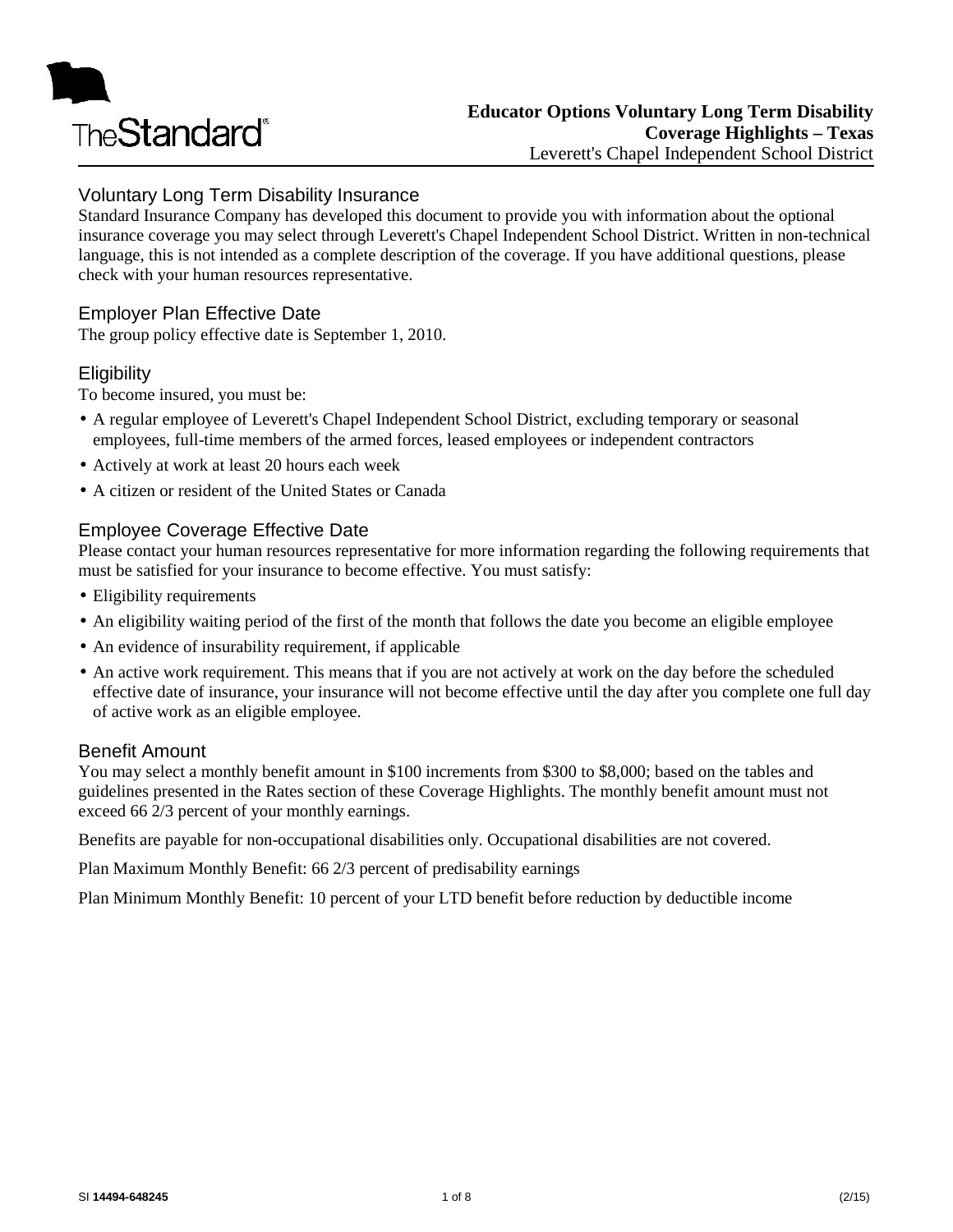## Benefit Waiting Period and Maximum Benefit Period

The benefit waiting period is the period of time that you must be continuously disabled before benefits become payable. Benefits are not payable during the benefit waiting period. The maximum benefit period is the period for which benefits are payable. The benefit waiting period and maximum benefit period associated with your plan options are shown below:

| Option | Accidental Injury | <b>Other Disability</b> | Maximum Benefit Period                         |
|--------|-------------------|-------------------------|------------------------------------------------|
|        | 0 days            | 3 days                  | 5 Years for Sickness and To SSNRA for Accident |
| 2      | 14 days           | 14 days                 | 5 Years for Sickness and To SSNRA for Accident |
| 3      | 30 days           | 30 days                 | 5 Years for Sickness and To SSNRA for Accident |
| 4      | 90 days           | 90 days                 | 5 Years for Sickness and To SSNRA for Accident |

#### **Options 1-5: Maximum Benefit Period of 5 years for Sickness**

If you become disabled before age 62, LTD benefits may continue during disability for 5 years. If you become disabled at age 62 or older, the benefit duration is determined by your age when disability begins:

| <u>Age</u> | Maximum Benefit Period |
|------------|------------------------|
| 62         | 3 years 6 months       |
| 63         | 3 years                |
| 64         | 2 years 6 months       |
| 65         | 2 years                |
| 66         | 1 year 9 months        |
| 67         | 1 year 6 months        |
| 68         | 1 year 3 months        |
|            | year                   |

#### **Options 1-5: Maximum Benefit Period of To SSNRA for Accident**

If you become disabled before age 62, LTD benefits may continue during disability until you reach age 65 or to the Social Security Normal Retirement Age (SSNRA) or 3 years 6 months, whichever is longer. If you become disabled at age 62 or older, the benefit duration is determined by your age when disability begins:

| <u>Age</u> | Maximum Benefit Period                             |
|------------|----------------------------------------------------|
| 62         | To SSNRA, or 3 years 6 months, whichever is longer |
| 63         | To SSNRA, or 3 years, whichever is longer          |
| 64         | To SSNRA, or 2 years 6 months, whichever is longer |
| 65         | 2 years                                            |
| 66         | 1 year 9 months                                    |
| 67         | 1 year 6 months                                    |
| 68         | 1 year 3 months                                    |
| $69+$      | l year                                             |
|            |                                                    |

#### First Day Hospital Benefit

With this benefit, if an insured employee is hospital confined for at least four hours, is admitted as an inpatient and is charged room and board during the benefit waiting period, the benefit waiting period will be satisfied. Benefits become payable on the date of hospitalization; the maximum benefit period also begins on that date. This feature is included only on LTD plans with benefit waiting periods of 30 days or less.

#### Preexisting Condition Exclusion

A detailed description of the preexisting condition exclusion is included in the Group Policy. If you have questions, please check with your human resources representative.

Preexisting Condition Period: The 180-day period just before your insurance becomes effective

Exclusion Period: 12 months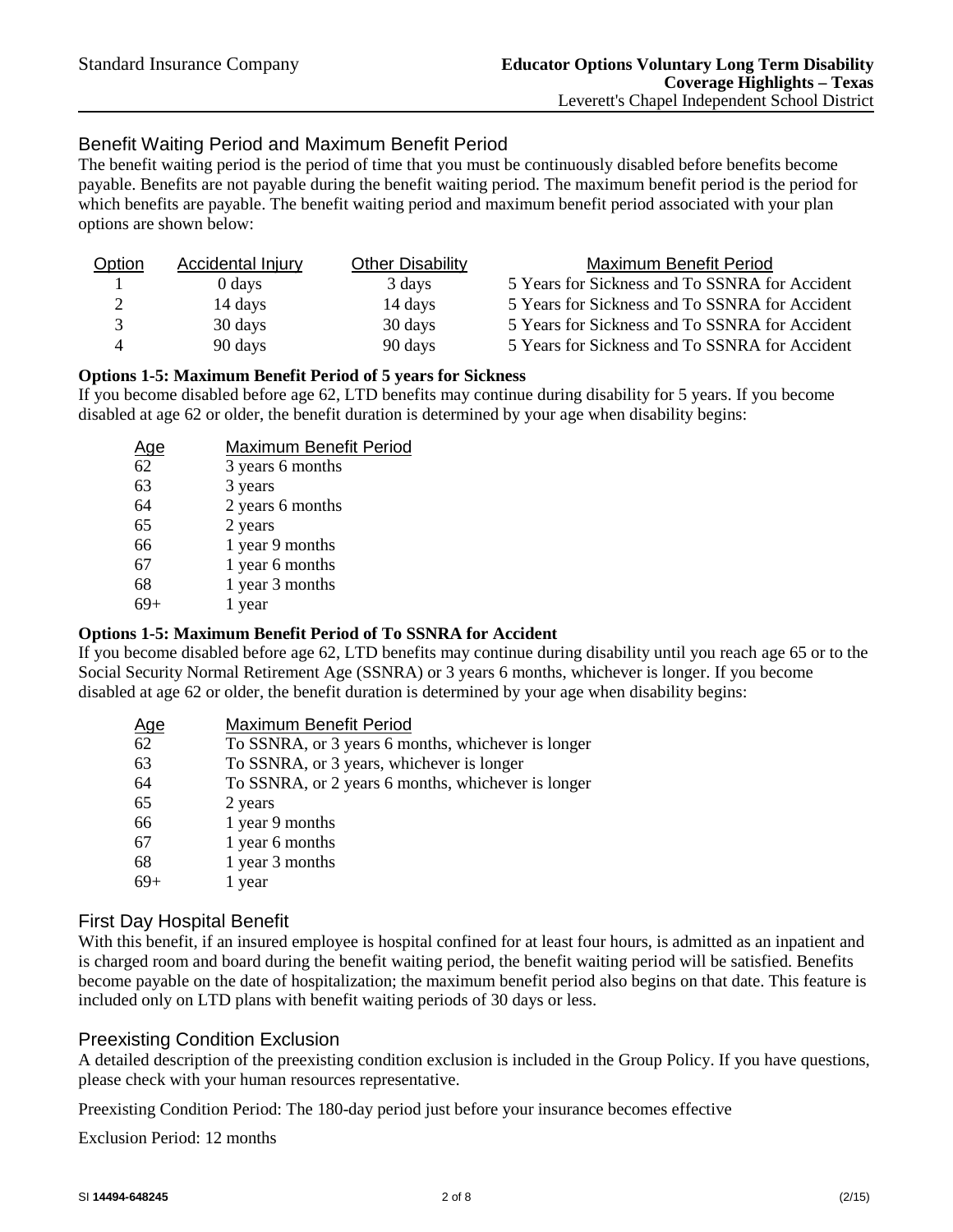### Preexisting Condition Waiver

The Standard may pay benefits for up to 90 days even if you have a preexisting condition. After 90 days, The Standard will continue benefits only if the preexisting condition exclusion does not apply.

#### Own Occupation Period

For the plan's definition of disability, as described in your brochure, the own occupation period is the first 24 months for which LTD benefits are paid.

#### Any Occupation Period

The any occupation period begins at the end of the own occupation period and continues until the end of the maximum benefit period.

#### Other LTD Features

- **Employee Assistance Program (EAP)** This program offers support, guidance and resources that can help an employee resolve personal issues and meet life's challenges.
- **Special Dismemberment Provision –** If an employee suffers a lost as a result of an accident, the employee will be considered disabled for the applicable Minimum Benefit Period and can extend beyond the end of the Maximum Benefit Period
- **Reasonable Accommodation Expense Benefit** Subject to The Standard's prior approval, this benefit allows us to pay up to \$25,000 of an employer's expenses toward work-site modifications that result in a disabled employee's return to work.
- **Survivor Benefit** A Survivor Benefit may also be payable. This benefit can help to address a family's financial need in the event of the employee's death.
- **Return to Work (RTW) Incentive** The Standard's RTW Incentive is one of the most comprehensive in the employee benefits history. For the first 12 months after returning to work, the employee's LTD benefit will not be reduced by work earnings until work earnings plus the LTD benefit exceed 100 percent of predisability earnings. After that period, only 50 percent of work earnings are deducted.
- **Rehabilitation Plan Provision** Subject to The Standard's prior approval, rehabilitation incentives may include training and education expense, family (child and elder) care expenses, and job-related and job search expenses.

#### When Benefits End

LTD benefits end automatically on the earliest of:

- The date you are no longer disabled
- The date your maximum benefit period ends
- The date you die
- The date benefits become payable under any other LTD plan under which you become insured through employment during a period of temporary recovery
- The date you fail to provide proof of continued disability and entitlement to benefits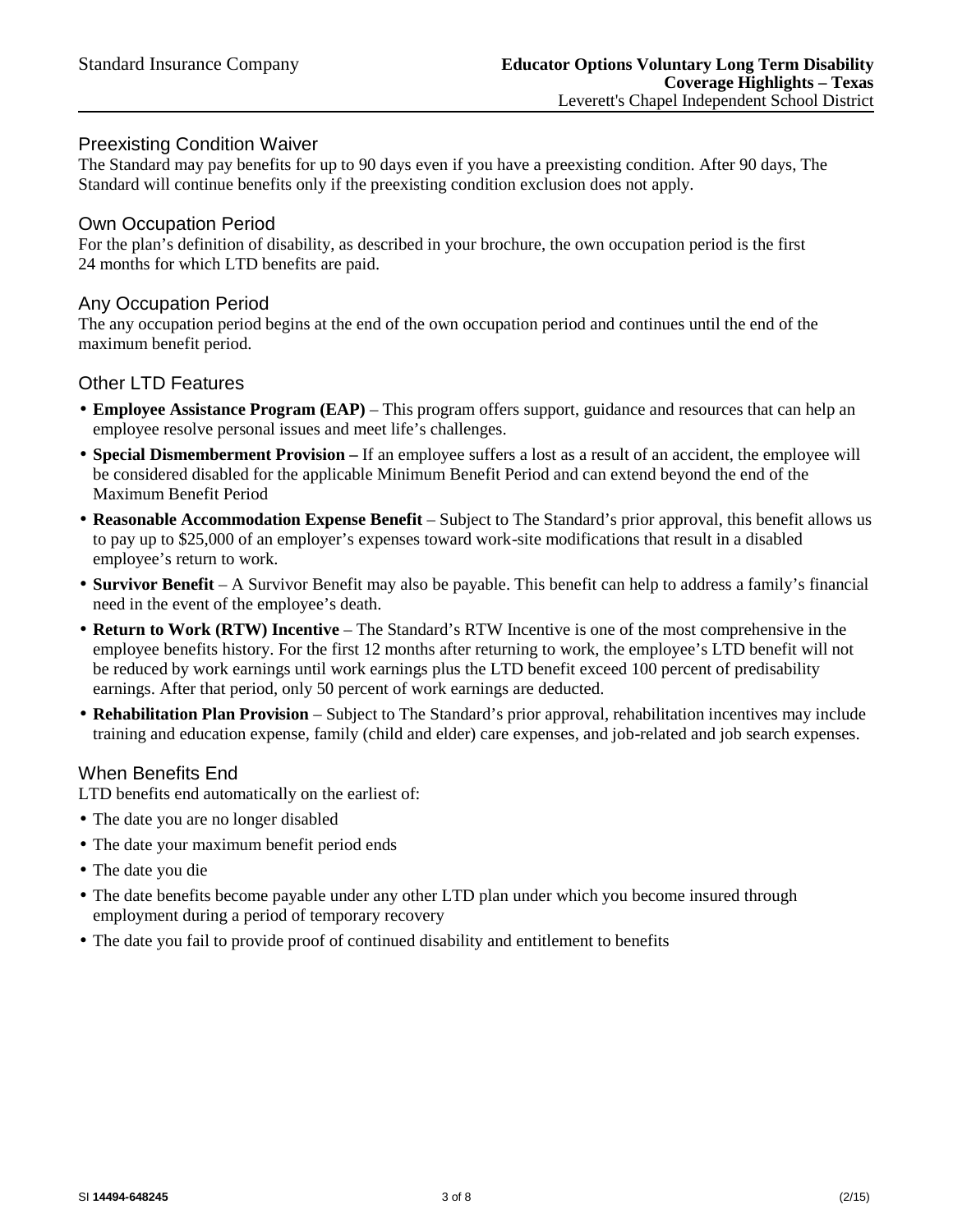### Rates

Employees can select a monthly LTD benefit ranging from a minimum of \$300 to a maximum amount based on how much they earn. Referencing the appropriate attached charts, follow these steps to find the monthly cost for your desired level of monthly LTD benefit and benefit waiting period:

- 1. Find the maximum LTD benefit by locating the amount of your earnings in either the Annual Earnings or Monthly Earnings column. The LTD benefit amount shown associated with these earnings is the maximum amount you can receive. If your earnings fall between two amounts, you must select the lower amount.
- 2. Select the desired monthly LTD benefit between the minimum of \$300 and the determined maximum amount, making sure not to exceed the maximum for your earnings.
- 3. In the same row, select the desired benefit waiting period to see the monthly cost for that selection.

If you have questions regarding how to determine your monthly LTD benefit, the benefit waiting period, or the premium payment of your desired benefit, please contact your human resources representative.

## Group Insurance Certificate

If you become insured, you will receive a group insurance certificate containing a detailed description of the insurance coverage. The information presented above is controlled by the group policy and does not modify it in any way. The controlling provisions are in the group policy issued by Standard Insurance Company.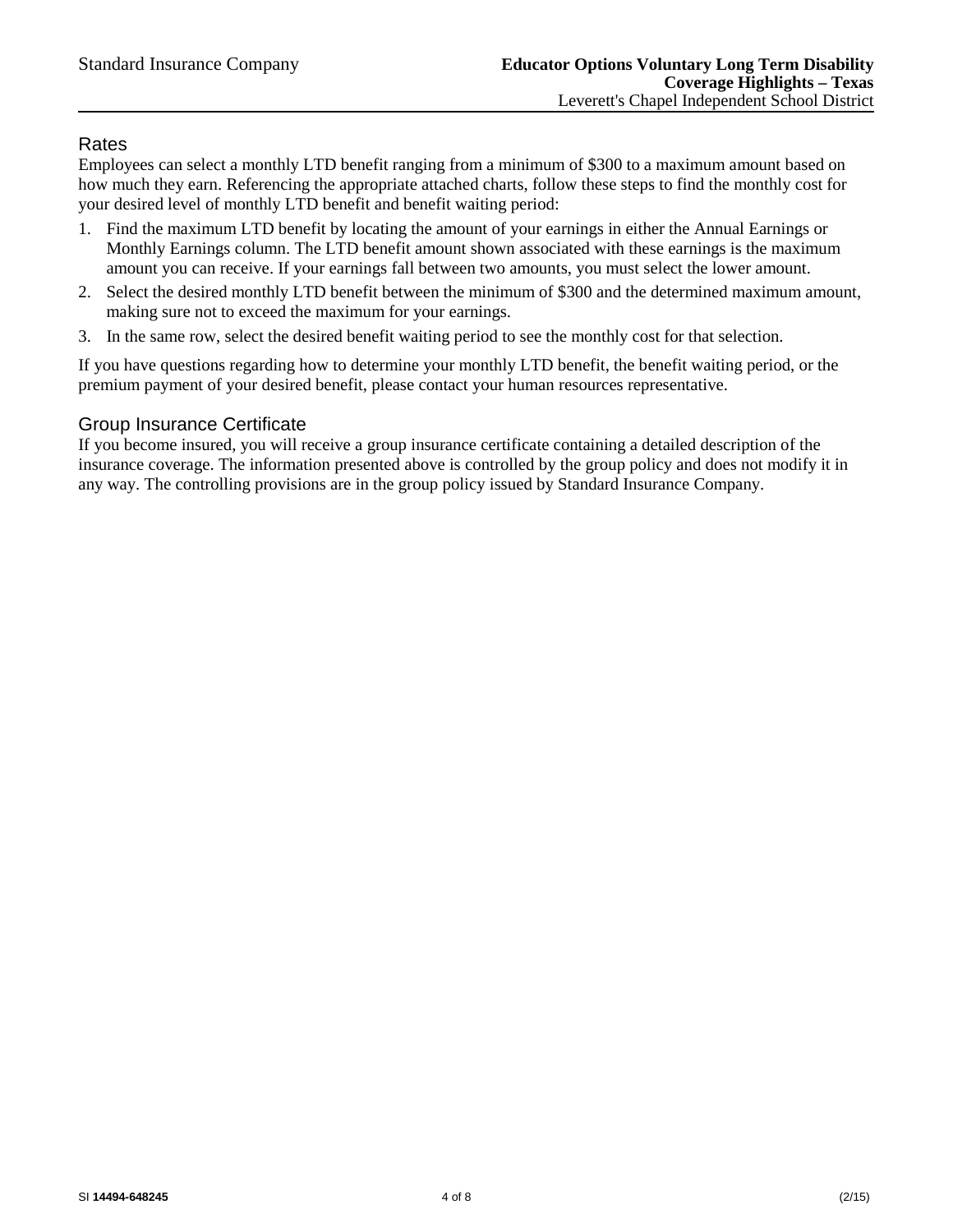| If your gross<br>annual<br>salary is at<br>least: | You are<br>eligible for a<br>maximum<br>monthly<br>benefit of: | <b>Monthly</b><br><b>Premium</b> |
|---------------------------------------------------|----------------------------------------------------------------|----------------------------------|
| \$5,400                                           | \$300                                                          | \$12.51                          |
| \$7,200                                           | \$400                                                          | \$16.68                          |
| \$9,000                                           | \$500                                                          | \$20.85                          |
| \$10,800                                          | \$600                                                          | \$25.02                          |
| \$12,600                                          | \$700                                                          | \$29.19                          |
| \$14,400                                          | \$800                                                          | \$33.36                          |
| \$16,200                                          | \$900                                                          | \$37.53                          |
| \$18,000                                          | \$1,000                                                        | \$41.70                          |
| \$19,800                                          | \$1,100                                                        | \$45.87                          |
| \$21,600                                          | \$1,200                                                        | \$50.04                          |
| \$23,400                                          | \$1,300                                                        | \$54.21                          |
| \$25,200                                          | \$1,400                                                        | \$58.38                          |
| \$27,000                                          | \$1,500                                                        | \$62.55                          |
| \$28,800                                          | \$1,600                                                        | \$66.72                          |
| \$30,600                                          | \$1,700                                                        | \$70.89                          |
| \$32,400                                          | \$1,800                                                        | \$75.06                          |
| \$34,200                                          | \$1,900                                                        | \$79.23                          |
| \$36,000                                          | \$2,000                                                        | \$83.40                          |
| \$37,800                                          | \$2,100                                                        | \$87.57                          |
| \$39,600                                          | \$2,200                                                        | \$91.74                          |
| \$41,400                                          | \$2,300                                                        | \$95.91                          |
| \$43,200                                          | \$2,400                                                        | \$100.08                         |
| \$45,000                                          | \$2,500                                                        | \$104.25                         |
| \$46,800                                          | \$2,600                                                        | \$108.42                         |
| \$48,600                                          | \$2,700                                                        | \$112.59                         |
| \$50,400                                          | \$2,800                                                        | \$116.76                         |
| \$52,200                                          | \$2,900                                                        | \$120.93                         |
| \$54,000                                          | \$3,000                                                        | \$125.10                         |
| \$55,800                                          | \$3,100                                                        | \$129.27                         |
| \$57,600                                          | \$3,200                                                        | \$133.44                         |
| \$59,400                                          | \$3,300                                                        | \$137.61                         |
| \$61,200                                          | \$3,400                                                        | \$141.78                         |
| \$63,000                                          | \$3,500                                                        | \$145.95                         |
| \$64,800                                          | \$3,600                                                        | \$150.12                         |
| \$66,600                                          | \$3,700                                                        | \$154.29                         |
| \$68,400                                          | \$3,800                                                        | \$158.46                         |
| \$70,200                                          | \$3,900                                                        | \$162.63                         |
| \$72,000                                          | \$4,000                                                        | \$166.80                         |
| \$73,800                                          | \$4,100                                                        | \$170.97                         |
| \$75,600                                          | \$4,200                                                        | \$175.14                         |

| our gross<br>annual<br>alary is at<br>least: | You are<br>eligible for a<br>maximum<br>monthly<br>benefit of: | <b>Monthly</b><br><b>Premium</b> | If your gross<br>annual<br>salary is at<br>least: | You are<br>eligible for a<br>maximum<br>monthly<br>benefit of: | <b>Monthly</b><br>Premium |
|----------------------------------------------|----------------------------------------------------------------|----------------------------------|---------------------------------------------------|----------------------------------------------------------------|---------------------------|
| \$5,400                                      | \$300                                                          | \$12.51                          | \$77,400                                          | \$4,300                                                        | \$179.31                  |
| \$7,200                                      | \$400                                                          | \$16.68                          | \$79,200                                          | \$4,400                                                        | \$183.48                  |
| \$9,000                                      | \$500                                                          | \$20.85                          | \$81,000                                          | \$4,500                                                        | \$187.65                  |
| \$10,800                                     | \$600                                                          | \$25.02                          | \$82,800                                          | \$4,600                                                        | \$191.82                  |
| \$12,600                                     | \$700                                                          | \$29.19                          | \$84,600                                          | \$4,700                                                        | \$195.99                  |
| \$14,400                                     | \$800                                                          | \$33.36                          | \$86,400                                          | \$4,800                                                        | \$200.16                  |
| \$16,200                                     | \$900                                                          | \$37.53                          | \$88,200                                          | \$4,900                                                        | \$204.33                  |
| \$18,000                                     | \$1,000                                                        | \$41.70                          | \$90,000                                          | \$5,000                                                        | \$208.50                  |
| \$19,800                                     | \$1,100                                                        | \$45.87                          | \$91,800                                          | \$5,100                                                        | \$212.67                  |
| \$21,600                                     | \$1,200                                                        | \$50.04                          | \$93,600                                          | \$5,200                                                        | \$216.84                  |
| \$23,400                                     | \$1,300                                                        | \$54.21                          | \$95,400                                          | \$5,300                                                        | \$221.01                  |
| \$25,200                                     | \$1,400                                                        | \$58.38                          | \$97,200                                          | \$5,400                                                        | \$225.18                  |
| \$27,000                                     | \$1,500                                                        | \$62.55                          | \$99,000                                          | \$5,500                                                        | \$229.35                  |
| \$28,800                                     | \$1,600                                                        | \$66.72                          | \$100,800                                         | \$5,600                                                        | \$233.52                  |
| \$30,600                                     | \$1,700                                                        | \$70.89                          | \$102,600                                         | \$5,700                                                        | \$237.69                  |
| \$32,400                                     | \$1,800                                                        | \$75.06                          | \$104,400                                         | \$5,800                                                        | \$241.86                  |
| \$34,200                                     | \$1,900                                                        | \$79.23                          | \$106,200                                         | \$5,900                                                        | \$246.03                  |
| \$36,000                                     | \$2,000                                                        | \$83.40                          | \$108,000                                         | \$6,000                                                        | \$250.20                  |
| \$37,800                                     | \$2,100                                                        | \$87.57                          | \$109,800                                         | \$6,100                                                        | \$254.37                  |
| \$39,600                                     | \$2,200                                                        | \$91.74                          | \$111,600                                         | \$6,200                                                        | \$258.54                  |
| \$41,400                                     | \$2,300                                                        | \$95.91                          | \$114,400                                         | \$6,300                                                        | \$262.71                  |
| \$43,200                                     | \$2,400                                                        | \$100.08                         | \$115,200                                         | \$6,400                                                        | \$266.88                  |
| \$45,000                                     | \$2,500                                                        | \$104.25                         | \$117,000                                         | \$6,500                                                        | \$271.05                  |
| \$46,800                                     | \$2,600                                                        | \$108.42                         | \$118,800                                         | \$6,600                                                        | \$275.22                  |
| \$48,600                                     | \$2,700                                                        | \$112.59                         | \$120,600                                         | \$6,700                                                        | \$279.39                  |
| \$50,400                                     | \$2,800                                                        | \$116.76                         | \$122,400                                         | \$6,800                                                        | \$283.56                  |
| \$52,200                                     | \$2,900                                                        | \$120.93                         | \$124,200                                         | \$6,900                                                        | \$287.73                  |
| \$54,000                                     | \$3,000                                                        | \$125.10                         | \$126,000                                         | \$7,000                                                        | \$291.90                  |
| \$55,800                                     | \$3,100                                                        | \$129.27                         | \$127,800                                         | \$7,100                                                        | \$296.07                  |
| \$57,600                                     | \$3,200                                                        | \$133.44                         | \$129,600                                         | \$7,200                                                        | \$300.24                  |
| \$59,400                                     | \$3,300                                                        | \$137.61                         | \$131,400                                         | \$7,300                                                        | \$304.41                  |
| \$61,200                                     | \$3,400                                                        | \$141.78                         | \$133,200                                         | \$7,400                                                        | \$308.58                  |
| \$63,000                                     | \$3,500                                                        | \$145.95                         | \$135,000                                         | \$7,500                                                        | \$312.75                  |
| \$64,800                                     | \$3,600                                                        | \$150.12                         | \$136,800                                         | \$7,600                                                        | \$316.92                  |
| \$66,600                                     | \$3,700                                                        | \$154.29                         | \$138,600                                         | \$7,700                                                        | \$321.09                  |
| \$68,400                                     | \$3,800                                                        | \$158.46                         | \$140,400                                         | \$7,800                                                        | \$325.26                  |
| \$70,200                                     | \$3,900                                                        | \$162.63                         | \$142,200                                         | \$7,900                                                        | \$329.43                  |
| \$72,000                                     | \$4,000                                                        | \$166.80                         | \$144,000                                         | \$8,000                                                        | \$333.60                  |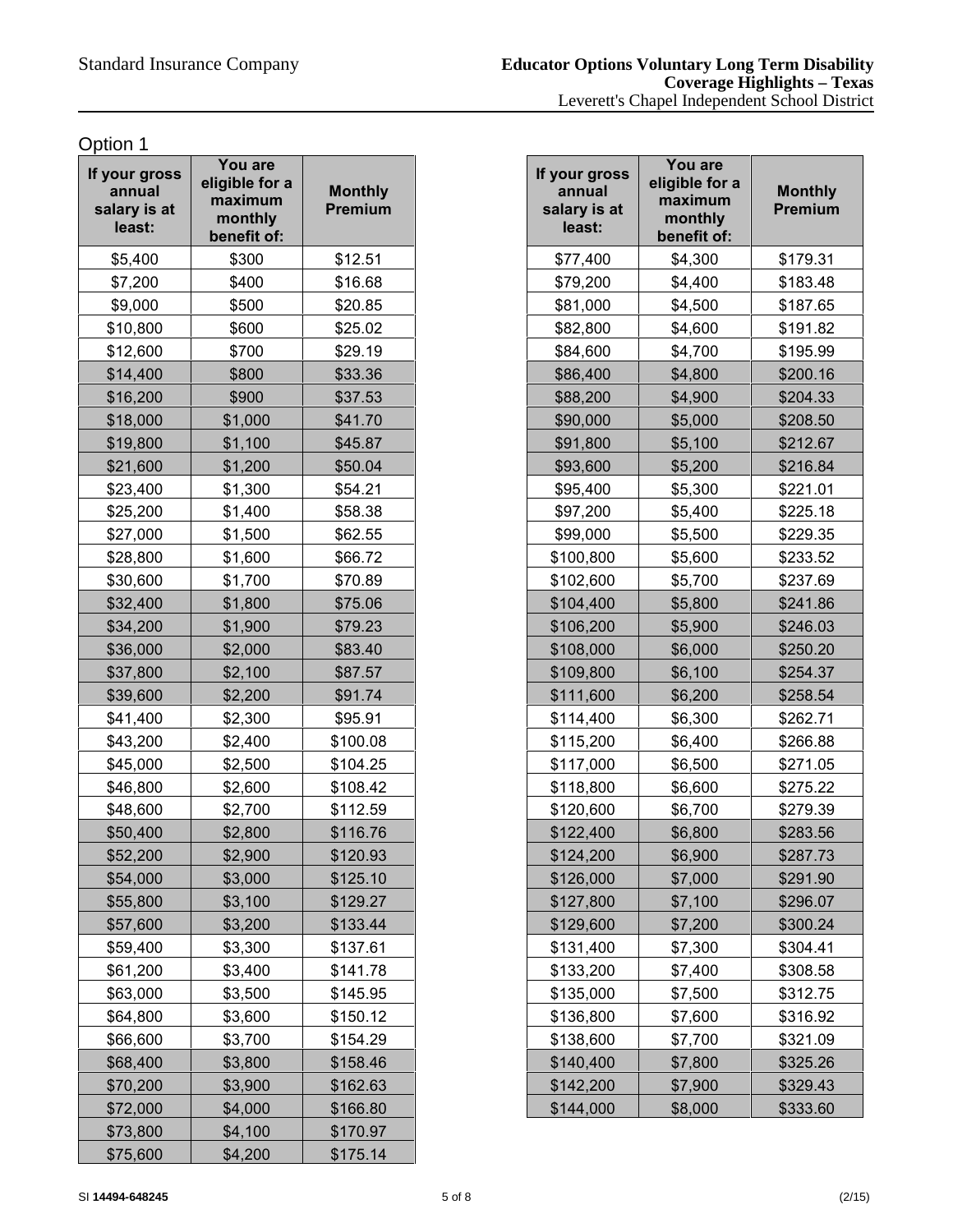| If your gross<br>annual<br>salary is at<br>least: | You are<br>eligible for a<br>maximum<br>monthly<br>benefit of: | <b>Monthly</b><br><b>Premium</b> |
|---------------------------------------------------|----------------------------------------------------------------|----------------------------------|
| \$5,400                                           | \$300                                                          | \$8.52                           |
| \$7,200                                           | \$400                                                          | \$11.36                          |
| \$9,000                                           | \$500                                                          | \$14.20                          |
| \$10,800                                          | \$600                                                          | \$17.04                          |
| \$12,600                                          | \$700                                                          | \$19.88                          |
| \$14,400                                          | \$800                                                          | \$22.72                          |
| \$16,200                                          | \$900                                                          | \$25.56                          |
| \$18,000                                          | \$1,000                                                        | \$28.40                          |
| \$19,800                                          | \$1,100                                                        | \$31.24                          |
| \$21,600                                          | \$1,200                                                        | \$34.08                          |
| \$23,400                                          | \$1,300                                                        | \$36.92                          |
| \$25,200                                          | \$1,400                                                        | \$39.76                          |
| \$27,000                                          | \$1,500                                                        | \$42.60                          |
| \$28,800                                          | \$1,600                                                        | \$45.44                          |
| \$30,600                                          | \$1,700                                                        | \$48.28                          |
| \$32,400                                          | \$1,800                                                        | \$51.12                          |
| \$34,200                                          | \$1,900                                                        | \$53.96                          |
| \$36,000                                          | \$2,000                                                        | \$56.80                          |
| \$37,800                                          | \$2,100                                                        | \$59.64                          |
| \$39,600                                          | \$2,200                                                        | \$62.48                          |
| \$41,400                                          | \$2,300                                                        | \$65.32                          |
| \$43,200                                          | \$2,400                                                        | \$68.16                          |
| \$45,000                                          | \$2,500                                                        | \$71.00                          |
| \$46,800                                          | \$2,600                                                        | \$73.84                          |
| \$48,600                                          | \$2,700                                                        | \$76.68                          |
| \$50,400                                          | \$2,800                                                        | \$79.52                          |
| \$52,200                                          | \$2,900                                                        | \$82.36                          |
| \$54,000                                          | \$3,000                                                        | \$85.20                          |
| \$55,800                                          | \$3,100                                                        | \$88.04                          |
| \$57,600                                          | \$3,200                                                        | \$90.88                          |
| \$59,400                                          | \$3,300                                                        | \$93.72                          |
| \$61,200                                          | \$3,400                                                        | \$96.56                          |
| \$63,000                                          | \$3,500                                                        | \$99.40                          |
| \$64,800                                          | \$3,600                                                        | \$102.24                         |
| \$66,600                                          | \$3,700                                                        | \$105.08                         |
| \$68,400                                          | \$3,800                                                        | \$107.92                         |
| \$70,200                                          | \$3,900                                                        | \$110.76                         |
| \$72,000                                          | \$4,000                                                        | \$113.60                         |
| \$73,800                                          | \$4,100                                                        | \$116.44                         |
| \$75,600                                          | \$4,200                                                        | \$119.28                         |

| our gross<br>annual<br>alary is at<br>least: | You are<br>eligible for a<br>maximum<br>monthly<br>benefit of: | <b>Monthly</b><br><b>Premium</b> | If your gross<br>annual<br>salary is at<br>least: | You are<br>eligible for a<br>maximum<br>monthly<br>benefit of: | <b>Monthly</b><br>Premium |
|----------------------------------------------|----------------------------------------------------------------|----------------------------------|---------------------------------------------------|----------------------------------------------------------------|---------------------------|
|                                              | \$300                                                          | \$8.52                           | \$77,400                                          | \$4,300                                                        | \$122.12                  |
| \$5,400<br>\$7,200                           | \$400                                                          | \$11.36                          | \$79,200                                          | \$4,400                                                        | \$124.96                  |
| \$9,000                                      | \$500                                                          | \$14.20                          | \$81,000                                          | \$4,500                                                        | \$127.80                  |
| \$10,800                                     | \$600                                                          | \$17.04                          | \$82,800                                          | \$4,600                                                        | \$130.64                  |
| \$12,600                                     | \$700                                                          | \$19.88                          | \$84,600                                          | \$4,700                                                        | \$133.48                  |
| \$14,400                                     | \$800                                                          | \$22.72                          | \$86,400                                          | \$4,800                                                        | \$136.32                  |
| \$16,200                                     | \$900                                                          | \$25.56                          | \$88,200                                          | \$4,900                                                        | \$139.16                  |
| \$18,000                                     | \$1,000                                                        | \$28.40                          | \$90,000                                          | \$5,000                                                        | \$142.00                  |
| \$19,800                                     | \$1,100                                                        | \$31.24                          | \$91,800                                          | \$5,100                                                        | \$144.84                  |
| \$21,600                                     | \$1,200                                                        | \$34.08                          | \$93,600                                          | \$5,200                                                        | \$147.68                  |
| \$23,400                                     | \$1,300                                                        | \$36.92                          | \$95,400                                          | \$5,300                                                        | \$150.52                  |
| \$25,200                                     | \$1,400                                                        | \$39.76                          | \$97,200                                          | \$5,400                                                        | \$153.36                  |
| \$27,000                                     | \$1,500                                                        | \$42.60                          | \$99,000                                          | \$5,500                                                        | \$156.20                  |
| \$28,800                                     | \$1,600                                                        | \$45.44                          | \$100,800                                         | \$5,600                                                        | \$159.04                  |
| \$30,600                                     | \$1,700                                                        | \$48.28                          | \$102,600                                         | \$5,700                                                        | \$161.88                  |
| \$32,400                                     | \$1,800                                                        | \$51.12                          | \$104,400                                         | \$5,800                                                        | \$164.72                  |
| \$34,200                                     | \$1,900                                                        | \$53.96                          | \$106,200                                         | \$5,900                                                        | \$167.56                  |
| \$36,000                                     | \$2,000                                                        | \$56.80                          | \$108,000                                         | \$6,000                                                        | \$170.40                  |
| \$37,800                                     | \$2,100                                                        | \$59.64                          | \$109,800                                         | \$6,100                                                        | \$173.24                  |
| \$39,600                                     | \$2,200                                                        | \$62.48                          | \$111,600                                         | \$6,200                                                        | \$176.08                  |
| \$41,400                                     | \$2,300                                                        | \$65.32                          | \$114,400                                         | \$6,300                                                        | \$178.92                  |
| \$43,200                                     | \$2,400                                                        | \$68.16                          | \$115,200                                         | \$6,400                                                        | \$181.76                  |
| \$45,000                                     | \$2,500                                                        | \$71.00                          | \$117,000                                         | \$6,500                                                        | \$184.60                  |
| \$46,800                                     | \$2,600                                                        | \$73.84                          | \$118,800                                         | \$6,600                                                        | \$187.44                  |
| \$48,600                                     | \$2,700                                                        | \$76.68                          | \$120,600                                         | \$6,700                                                        | \$190.28                  |
| \$50,400                                     | \$2,800                                                        | \$79.52                          | \$122,400                                         | \$6,800                                                        | \$193.12                  |
| \$52,200                                     | \$2,900                                                        | \$82.36                          | \$124,200                                         | \$6,900                                                        | \$195.96                  |
| \$54,000                                     | \$3,000                                                        | \$85.20                          | \$126,000                                         | \$7,000                                                        | \$198.80                  |
| \$55,800                                     | \$3,100                                                        | \$88.04                          | \$127,800                                         | \$7,100                                                        | \$201.64                  |
| \$57,600                                     | \$3,200                                                        | \$90.88                          | \$129,600                                         | \$7,200                                                        | \$204.48                  |
| \$59,400                                     | \$3,300                                                        | \$93.72                          | \$131,400                                         | \$7,300                                                        | \$207.32                  |
| \$61,200                                     | \$3,400                                                        | \$96.56                          | \$133,200                                         | \$7,400                                                        | \$210.16                  |
| \$63,000                                     | \$3,500                                                        | \$99.40                          | \$135,000                                         | \$7,500                                                        | \$213.00                  |
| \$64,800                                     | \$3,600                                                        | \$102.24                         | \$136,800                                         | \$7,600                                                        | \$215.84                  |
| \$66,600                                     | \$3,700                                                        | \$105.08                         | \$138,600                                         | \$7,700                                                        | \$218.68                  |
| \$68,400                                     | \$3,800                                                        | \$107.92                         | \$140,400                                         | \$7,800                                                        | \$221.52                  |
| \$70,200                                     | \$3,900                                                        | \$110.76                         | \$142,200                                         | \$7,900                                                        | \$224.36                  |
| \$72,000                                     | \$4,000                                                        | \$113.60                         | \$144,000                                         | \$8,000                                                        | \$227.20                  |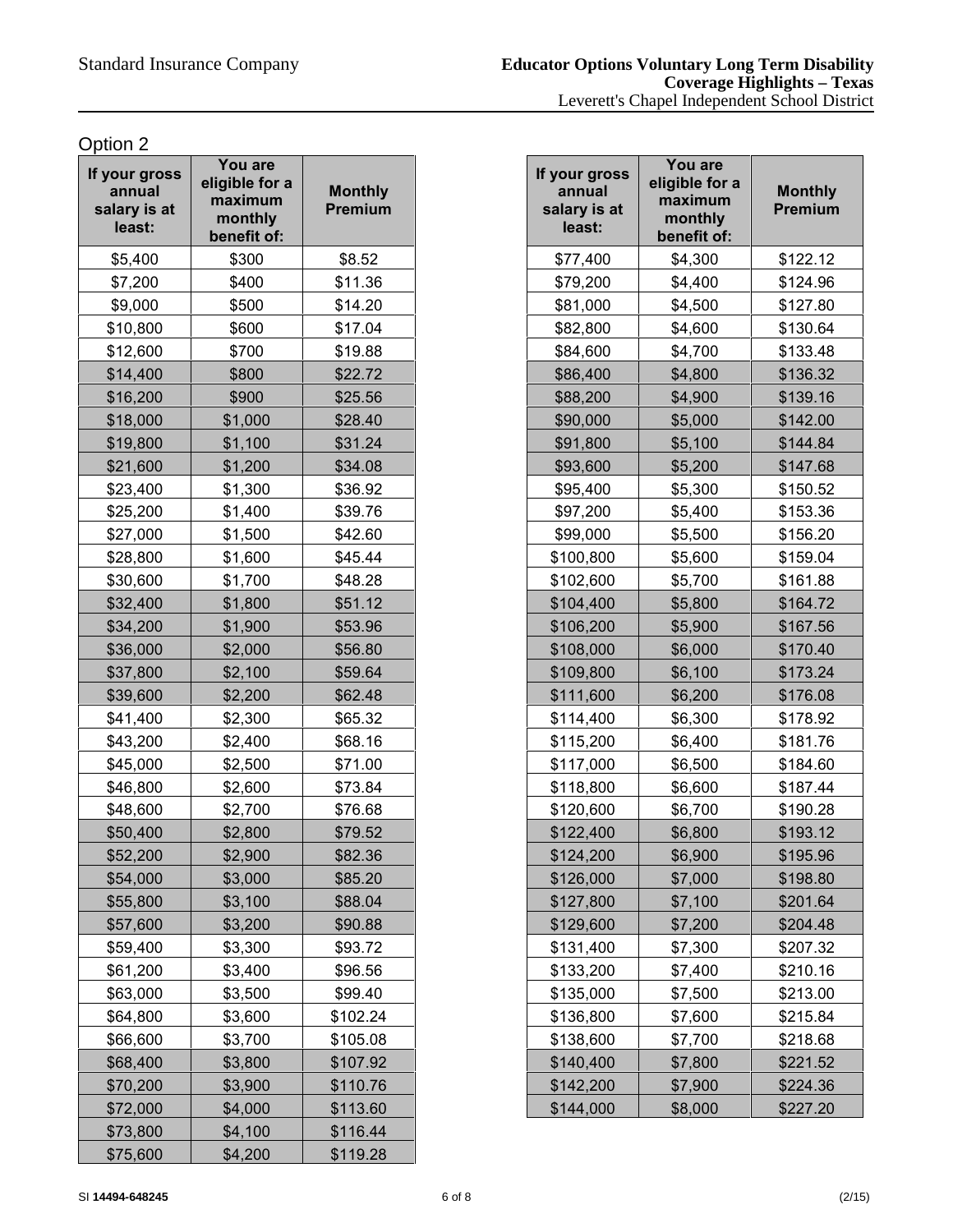| If your gross<br>annual<br>salary is at<br>least: | You are<br>eligible for a<br>maximum<br>monthly<br>benefit of: | <b>Monthly</b><br><b>Premium</b> |
|---------------------------------------------------|----------------------------------------------------------------|----------------------------------|
| \$5,400                                           | \$300                                                          | \$6.75                           |
| \$7,200                                           | \$400                                                          | \$9.00                           |
| \$9,000                                           | \$500                                                          | \$11.25                          |
| \$10,800                                          | \$600                                                          | \$13.50                          |
| \$12,600                                          | \$700                                                          | \$15.75                          |
| \$14,400                                          | \$800                                                          | \$18.00                          |
| \$16,200                                          | \$900                                                          | \$20.25                          |
| \$18,000                                          | \$1,000                                                        | \$22.50                          |
| \$19,800                                          | \$1,100                                                        | \$24.75                          |
| \$21,600                                          | \$1,200                                                        | \$27.00                          |
| \$23,400                                          | \$1,300                                                        | \$29.25                          |
| \$25,200                                          | \$1,400                                                        | \$31.50                          |
| \$27,000                                          | \$1,500                                                        | \$33.75                          |
| \$28,800                                          | \$1,600                                                        | \$36.00                          |
| \$30,600                                          | \$1,700                                                        | \$38.25                          |
| \$32,400                                          | \$1,800                                                        | \$40.50                          |
| \$34,200                                          | \$1,900                                                        | \$42.75                          |
| \$36,000                                          | \$2,000                                                        | \$45.00                          |
| \$37,800                                          | \$2,100                                                        | \$47.25                          |
| \$39,600                                          | \$2,200                                                        | \$49.50                          |
| \$41,400                                          | \$2,300                                                        | \$51.75                          |
| \$43,200                                          | \$2,400                                                        | \$54.00                          |
| \$45,000                                          | \$2,500                                                        | \$56.25                          |
| \$46,800                                          | \$2,600                                                        | \$58.50                          |
| \$48,600                                          | \$2,700                                                        | \$60.75                          |
| \$50,400                                          | \$2,800                                                        | \$63.00                          |
| \$52,200                                          | \$2,900                                                        | \$65.25                          |
| \$54,000                                          | \$3,000                                                        | \$67.50                          |
| \$55,800                                          | \$3,100                                                        | \$69.75                          |
| \$57,600                                          | \$3,200                                                        | \$72.00                          |
| \$59,400                                          | \$3,300                                                        | \$74.25                          |
| \$61,200                                          | \$3,400                                                        | \$76.50                          |
| \$63,000                                          | \$3,500                                                        | \$78.75                          |
| \$64,800                                          | \$3,600                                                        | \$81.00                          |
| \$66,600                                          | \$3,700                                                        | \$83.25                          |
| \$68,400                                          | \$3,800                                                        | \$85.50                          |
| \$70,200                                          | \$3,900                                                        | \$87.75                          |
| \$72,000                                          | \$4,000                                                        | \$90.00                          |
| \$73,800                                          | \$4,100                                                        | \$92.25                          |
| \$75,600                                          | \$4,200                                                        | \$94.50                          |

| our gross<br>annual<br>alary is at<br>least: | You are<br>eligible for a<br>maximum<br>monthly<br>benefit of: | <b>Monthly</b><br><b>Premium</b> | If your gross<br>annual<br>salary is at<br>least: | You are<br>eligible for a<br>maximum<br>monthly<br>benefit of: | <b>Monthly</b><br>Premium |
|----------------------------------------------|----------------------------------------------------------------|----------------------------------|---------------------------------------------------|----------------------------------------------------------------|---------------------------|
| \$5,400                                      | \$300                                                          | \$6.75                           | \$77,400                                          | \$4,300                                                        | \$96.75                   |
| \$7,200                                      | \$400                                                          | \$9.00                           | \$79,200                                          | \$4,400                                                        | \$99.00                   |
| \$9,000                                      | \$500                                                          | \$11.25                          | \$81,000                                          | \$4,500                                                        | \$101.25                  |
| \$10,800                                     | \$600                                                          | \$13.50                          | \$82,800                                          | \$4,600                                                        | \$103.50                  |
| \$12,600                                     | \$700                                                          | \$15.75                          | \$84,600                                          | \$4,700                                                        | \$105.75                  |
| \$14,400                                     | \$800                                                          | \$18.00                          | \$86,400                                          | \$4,800                                                        | \$108.00                  |
| \$16,200                                     | \$900                                                          | \$20.25                          | \$88,200                                          | \$4,900                                                        | \$110.25                  |
| \$18,000                                     | \$1,000                                                        | \$22.50                          | \$90,000                                          | \$5,000                                                        | \$112.50                  |
| \$19,800                                     | \$1,100                                                        | \$24.75                          | \$91,800                                          | \$5,100                                                        | \$114.75                  |
| \$21,600                                     | \$1,200                                                        | \$27.00                          | \$93,600                                          | \$5,200                                                        | \$117.00                  |
| \$23,400                                     | \$1,300                                                        | \$29.25                          | \$95,400                                          | \$5,300                                                        | \$119.25                  |
| \$25,200                                     | \$1,400                                                        | \$31.50                          | \$97,200                                          | \$5,400                                                        | \$121.50                  |
| \$27,000                                     | \$1,500                                                        | \$33.75                          | \$99,000                                          | \$5,500                                                        | \$123.75                  |
| \$28,800                                     | \$1,600                                                        | \$36.00                          | \$100,800                                         | \$5,600                                                        | \$126.00                  |
| \$30,600                                     | \$1,700                                                        | \$38.25                          | \$102,600                                         | \$5,700                                                        | \$128.25                  |
| \$32,400                                     | \$1,800                                                        | \$40.50                          | \$104,400                                         | \$5,800                                                        | \$130.50                  |
| \$34,200                                     | \$1,900                                                        | \$42.75                          | \$106,200                                         | \$5,900                                                        | \$132.75                  |
| \$36,000                                     | \$2,000                                                        | \$45.00                          | \$108,000                                         | \$6,000                                                        | \$135.00                  |
| \$37,800                                     | \$2,100                                                        | \$47.25                          | \$109,800                                         | \$6,100                                                        | \$137.25                  |
| \$39,600                                     | \$2,200                                                        | \$49.50                          | \$111,600                                         | \$6,200                                                        | \$139.50                  |
| \$41,400                                     | \$2,300                                                        | \$51.75                          | \$114,400                                         | \$6,300                                                        | \$141.75                  |
| \$43,200                                     | \$2,400                                                        | \$54.00                          | \$115,200                                         | \$6,400                                                        | \$144.00                  |
| \$45,000                                     | \$2,500                                                        | \$56.25                          | \$117,000                                         | \$6,500                                                        | \$146.25                  |
| \$46,800                                     | \$2,600                                                        | \$58.50                          | \$118,800                                         | \$6,600                                                        | \$148.50                  |
| \$48,600                                     | \$2,700                                                        | \$60.75                          | \$120,600                                         | \$6,700                                                        | \$150.75                  |
| \$50,400                                     | \$2,800                                                        | \$63.00                          | \$122,400                                         | \$6,800                                                        | \$153.00                  |
| \$52,200                                     | \$2,900                                                        | \$65.25                          | \$124,200                                         | \$6,900                                                        | \$155.25                  |
| \$54,000                                     | \$3,000                                                        | \$67.50                          | \$126,000                                         | \$7,000                                                        | \$157.50                  |
| \$55,800                                     | \$3,100                                                        | \$69.75                          | \$127,800                                         | \$7,100                                                        | \$159.75                  |
| \$57,600                                     | \$3,200                                                        | \$72.00                          | \$129,600                                         | \$7,200                                                        | \$162.00                  |
| \$59,400                                     | \$3,300                                                        | \$74.25                          | \$131,400                                         | \$7,300                                                        | \$164.25                  |
| \$61,200                                     | \$3,400                                                        | \$76.50                          | \$133,200                                         | \$7,400                                                        | \$166.50                  |
| \$63,000                                     | \$3,500                                                        | \$78.75                          | \$135,000                                         | \$7,500                                                        | \$168.75                  |
| \$64,800                                     | \$3,600                                                        | \$81.00                          | \$136,800                                         | \$7,600                                                        | \$171.00                  |
| \$66,600                                     | \$3,700                                                        | \$83.25                          | \$138,600                                         | \$7,700                                                        | \$173.25                  |
| \$68,400                                     | \$3,800                                                        | \$85.50                          | \$140,400                                         | \$7,800                                                        | \$175.50                  |
| \$70,200                                     | \$3,900                                                        | \$87.75                          | \$142,200                                         | \$7,900                                                        | \$177.75                  |
| \$72,000                                     | \$4,000                                                        | \$90.00                          | \$144,000                                         | \$8,000                                                        | \$180.00                  |